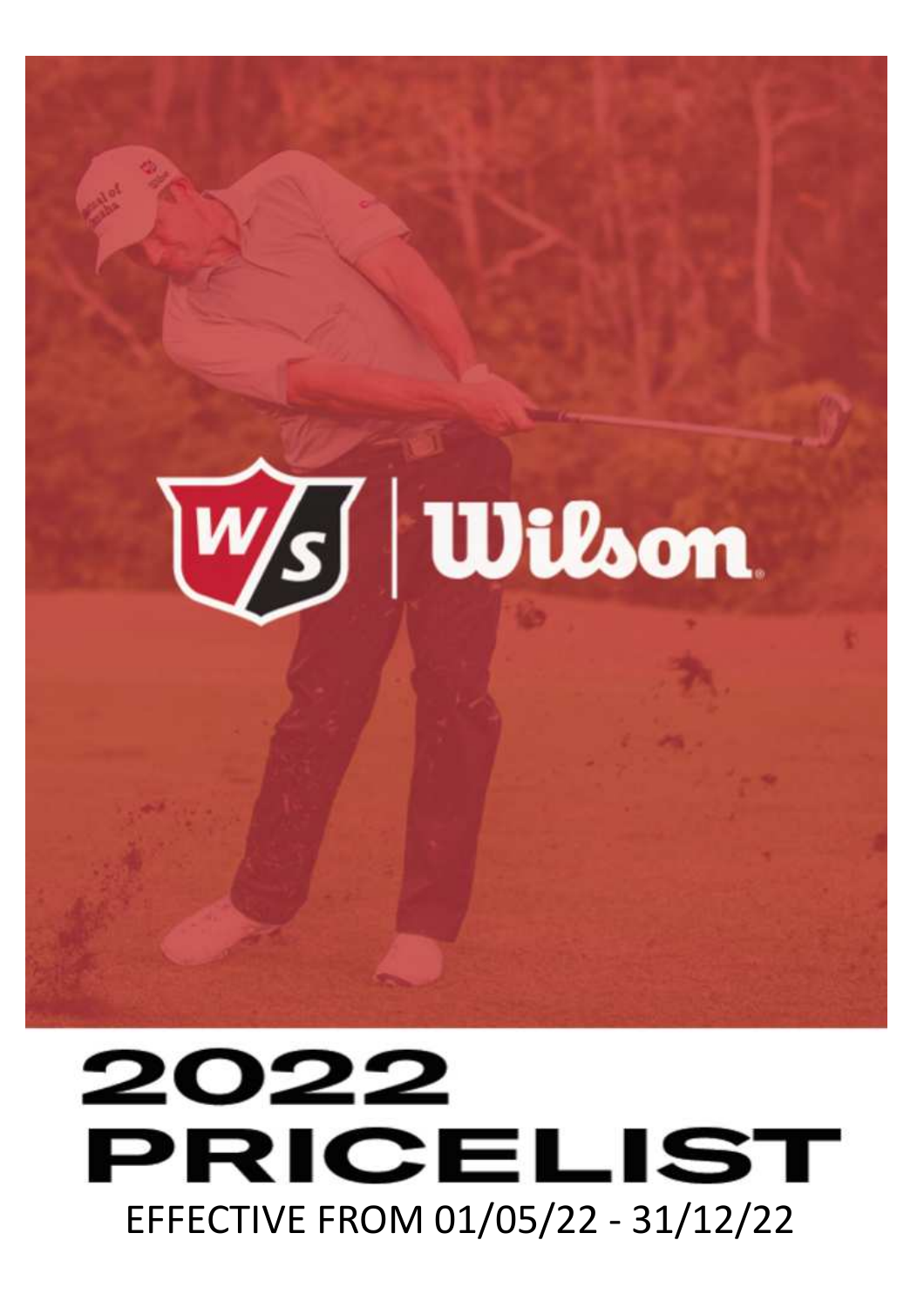| 25.04.2022             |                                              |                                                                          |                            |             |                                    | <b>INDV STICK</b>                            |                            | <b>EUR</b>       |
|------------------------|----------------------------------------------|--------------------------------------------------------------------------|----------------------------|-------------|------------------------------------|----------------------------------------------|----------------------------|------------------|
|                        |                                              | <b>DESCRIPTION</b>                                                       | CODE                       | FLEX / SIZE |                                    | <b>WSP</b><br><b>SRP</b>                     | <b>WSP</b>                 | <b>SRP</b>       |
| W/S IRONS              | STAFF MODEL BLADE IRONS                      | W/S STAFF MODEL MRH STL 3-PW                                             | WGR180200+                 | S           | Carryover                          | 113<br>180                                   | 900,00                     | 1.440,00         |
| W/S IRONS              | STAFF MODEL CB IRONS                         | W/S STAFF MODEL CB STL MRH 5-PW                                          | WG1P003101+                | R S         | Carryover                          | 113<br>180                                   | 675,00                     | 1.080,00         |
| W/S IRONS              | STAFF MODEL CB IRONS                         | W/S STAFF MODEL CB STL MRH 4-PW                                          | WGR200035+                 | R S         | Carryover                          | 113<br>180                                   | 787,50                     | 1.260,00         |
| W/S IRONS              | STAFF MODEL CB IRONS                         | W/S STAFF MODEL CB STL MLH 4-PW                                          | WGR20004L+                 | R           | Carryover                          | 113<br>180                                   | 787,50                     | 1.260,00         |
| W/S IRONS              | <b>D9 FORGED IRONS</b>                       | W/S D9 FORGED STL MRH 4-PW                                               | WG1P026001+                | R S         | <b>NEW 2022</b>                    | 103<br>165                                   | 721,00                     | 1.155,00         |
| W/S IRONS              | <b>D9 FORGED IRONS</b>                       | W/S D9 FORGED STL MRH 5-PW                                               | WG1P026003+                | R S         | <b>NEW 2022</b>                    | 165<br>103                                   | 618,00                     | 990,00           |
| W/S IRONS              | <b>D9 FORGED IRONS</b>                       | W/S D9 FORGED STL MLH 5-PW                                               | WG1P026004+                | R           | <b>NEW 2022</b>                    | 165<br>103                                   | 618,00                     | 990,00           |
| W/S IRONS              | <b>D9 FORGED IRONS</b>                       | W/S D9 FORGED GRA MRH 5-PW                                               | WG1P026101+                | R           | <b>NEW 2022</b>                    | 185<br>114                                   | 681,00                     | 1.110,00         |
| W/S IRONS              | <b>D9 IRONS</b>                              | W/S D9 STL MRH 5-PW,SW                                                   | WGR200010+                 | U           | Carryover                          | 125<br>78                                    | 546,00                     | 875,00           |
| W/S IRONS              | <b>D9 IRONS</b>                              | W/S D9 STL MRH 5-PW,GW                                                   | WGR200000+                 | U           | Carryover                          | 78<br>125                                    | 546,00                     | 875,00           |
| W/S IRONS              | <b>D9 IRONS</b>                              | W/S D9 STL MRH 5-PW                                                      | WGR200020+                 | U           | Carryover                          | 78<br>125                                    | 468,00                     | 750,00           |
| W/S IRONS              | <b>D9 IRONS</b>                              | W/S D9 STL MRH #4                                                        | WGR200013+                 | U           | Carryover                          | 78<br>125                                    | 78,00                      | 125,00           |
| W/S IRONS              | <b>D9 IRONS</b>                              | W/S D9 STL GW                                                            | WGR200014+                 | U           | Carryover                          | 78<br>125                                    | 78,00                      | 125,00           |
| W/S IRONS<br>W/S IRONS | <b>D9 IRONS</b><br><b>D9 IRONS</b>           | W/S D9 STL MLH 5-PW<br>W/S D9 STL MLH SW                                 | WGR20002L+<br>WGR200017+   | U<br>U      | Carryover<br>Carryover             | 78<br>125<br>78<br>125                       | 468,00<br>78,00            | 750,00<br>125,00 |
| W/S IRONS              | <b>D9 IRONS</b>                              | W/S D9 GRA MRH 5-PW,SW                                                   | WGR200060+                 | AR          | Carryover                          | 140<br>87                                    | 609,00                     | 980,00           |
| W/S IRONS              | <b>D9 IRONS</b>                              | W/S D9 GRA MRH 5-PW                                                      | WGR200080+                 | AR          | Carryover                          | 87<br>140                                    | 522,00                     | 840,00           |
| W/S IRONS              | <b>D9 IRONS</b>                              | W/S D9 GRA GW                                                            | WGR200015+                 | R           | Carryover                          | 140<br>87                                    | 87,00                      | 140,00           |
| W/S IRONS<br>W/S IRONS | <b>D9 IRONS</b><br><b>D9 IRONS</b>           | W/S D9 LADIES RH 6-PW,SW<br>W/S D9 LADIES RH 7-PW,SW                     | WGR200011+<br>WGR200012+   | L<br>L      | Carryover<br>Carryover             | 140<br>87<br>87<br>140                       | 522,00<br>435,00           | 840,00<br>700,00 |
|                        |                                              |                                                                          |                            |             |                                    |                                              |                            |                  |
| W/S IRONS              | LP2 IRONS                                    | W/S LAUNCH PAD 2 STL MRH 5-PW                                            | WG1P026203+                | U           | <b>NEW 2022</b>                    | 120<br>76                                    | 456,00                     | 720,00           |
| W/S IRONS              | LP2 IRONS                                    | W/S LAUNCH PAD 2 STL MRH SW                                              | WG1P026205+                | U           | <b>NEW 2022</b>                    | 120<br>76                                    | 76,00                      | 120,00           |
| W/S IRONS              | LP2 IRONS<br>LP2 IRONS                       | W/S LAUNCH PAD 2 GRA MRH 5-PW<br>W/S LAUNCH PAD 2 GRA MRH GW             | WG1P026302+                | AR          | <b>NEW 2022</b><br><b>NEW 2022</b> | 86<br>135                                    | 513,00                     | 810,00           |
| W/S IRONS<br>W/S IRONS | LP2 IRONS                                    | W/S LAUNCH PAD 2 GRA MRH SW                                              | WG1P026304+<br>WG1P026303+ | R<br>AR     | <b>NEW 2022</b>                    | 135<br>86<br>135<br>86                       | 85,50<br>85,50             | 135,00<br>135,00 |
| W/S IRONS              | <b>LP2 IRONS</b>                             | W/S LAUNCH PAD 2 GRA LRH 6-PW,SW                                         | WG1P026603+                | L           | <b>NEW 2022</b>                    | 135<br>86                                    | 513,00                     | 810,00           |
|                        |                                              |                                                                          |                            |             |                                    |                                              |                            |                  |
| W/S IRONS              | STAFF MODEL UTILITY                          | W/S STAFF MODEL UTILITY GRA MRH 18                                       | WGR180301+                 | s           | Carryover                          | 235<br>147                                   | 146,50                     | 235,00           |
| W/S IRONS<br>W/S IRONS | STAFF MODEL UTILITY<br>STAFF MODEL UTILITY   | W/S STAFF MODEL UTILITY GRA MRH 21<br>W/S STAFF MODEL UTILITY GRA MRH 24 | WGR180302+<br>WGR180303+   | R S<br>R S  | Carryover                          | 235<br>147<br>235<br>147                     | 146,50<br>146,50           | 235,00<br>235,00 |
|                        |                                              |                                                                          |                            |             | Carryover                          |                                              |                            |                  |
| W/S IRONS              | STAFF MODEL WEDGE                            | W/S STAFF MODEL WEDGE MRH 50                                             | WGW970500+                 | s           | Carryover                          | 150<br>95                                    | 95,00                      | 149,99           |
| W/S IRONS              | STAFF MODEL WEDGE                            | W/S STAFF MODEL WEDGE MRH 52                                             | WGW970520+                 | S           | Carryover                          | 95<br>150                                    | 95,00                      | 149,99           |
| W/S IRONS              | STAFF MODEL WEDGE                            | W/S STAFF MODEL WEDGE MLH 52                                             | WGW97052L+                 | s           | Carryover                          | 95<br>150                                    | 95,00                      | 149,99           |
| W/S IRONS<br>W/S IRONS | STAFF MODEL WEDGE<br>STAFF MODEL WEDGE       | W/S STAFF MODEL WEDGE MRH 54<br>W/S STAFF MODEL WEDGE MRH 56             | WGW970540+<br>WGW970560+   | S<br>S      | Carryover<br>Carryover             | 95<br>150<br>95<br>150                       | 95,00<br>95,00             | 149,99<br>149,99 |
| W/S IRONS              | STAFF MODEL WEDGE                            | W/S STAFF MODEL WEDGE MLH 56                                             | WGW97056L+                 | s           | Carryover                          | 95<br>150                                    | 95,00                      | 149,99           |
| W/S IRONS              | STAFF MODEL WEDGE                            | W/S STAFF MODEL WEDGE MRH 58                                             | WGW970580+                 | S           | Carryover                          | 95<br>150                                    | 95,00                      | 149,99           |
| W/S IRONS              | STAFF MODEL WEDGE                            | W/S STAFF MODEL WEDGE MRH 60                                             | WGW970600+                 | s           | Carryover                          | 95<br>150                                    | 95,00                      | 149,99           |
| W/S IRONS              | STAFF MODEL WEDGE                            | W/S STAFF MODEL WEDGE MLH 60                                             | WGW97060L+                 | s           | Carryover                          | 95<br>150                                    | 95,00                      | 149,99           |
| W/S IRONS              | STAFF MODEL HT WEDGE                         | W/S STAFF MODEL WEDGE HT MRH 56                                          | WGW975560+                 | s           | Carryover                          | 95<br>150                                    | 95,00                      | 149,99           |
| W/S IRONS              | STAFF MODEL HT WEDGE                         | W/S STAFF MODEL WEDGE HT MRH 60                                          | WGW975600+                 | s           | Carryover                          | 150<br>95                                    | 95,00                      | 149,99           |
|                        |                                              |                                                                          |                            |             |                                    |                                              |                            |                  |
| W/S IRONS              | STAFF MODEL TG WEDGE<br>STAFF MODEL TG WEDGE | W/S STAFF MODEL WEDGE TG MRH 56<br>W/S STAFF MODEL WEDGE TG MRH 58       | WGW979560+<br>WGW979558+   | s<br>S      | Carryover                          | 150<br>95<br>95<br>150                       | 95,00<br>95,00             | 149,99<br>149,99 |
| W/S IRONS<br>W/S IRONS | STAFF MODEL TG WEDGE                         | W/S STAFF MODEL WEDGE TG MRH 60                                          | WGW979600+                 | S           | Carryover<br>Carryover             | 150<br>95                                    | 95,00                      | 149,99           |
|                        |                                              |                                                                          |                            |             |                                    |                                              |                            |                  |
| W/S CLUBS              | <b>D9 DRIVER</b>                             | W/S D9 DRV MRH 9.0                                                       | WGW470000+                 | s           | Carryover                          | 0<br>0                                       | 240,00                     | 379,99           |
| W/S CLUBS              | <b>D9 DRIVER</b>                             | W/S D9 DRV MRH 10.5                                                      | WGW470050+                 | ARS         | Carryover                          | 0<br>0                                       | 240,00                     | 379,99           |
| W/S CLUBS<br>W/S CLUBS | <b>D9 DRIVER</b><br><b>D9 DRIVER</b>         | W/S D9 DRV MRH 13.0<br>W/S D9 DRV MLH 10.5                               | WGW470010+<br>WGW47005L+   | ΑR<br>R     | Carryover<br>Carryover             | 0<br>0                                       | 240,00<br>0<br>240,00<br>0 | 379,99<br>379,99 |
| W/S CLUBS              | <b>D9 DRIVER</b>                             | W/S D9 DRV LADIES RH HL                                                  | WGW470015+                 | L           | Carryover                          | 0                                            | 0<br>240,00                | 379,99           |
|                        |                                              |                                                                          |                            |             |                                    |                                              |                            |                  |
| W/S CLUBS              | <b>D9 FAIRWAY</b>                            | W/S D9 FW MRH 3 13.5                                                     | WGW470040+                 | s           | Carryover                          | 0                                            | 164,50<br>0                | 259,99           |
| W/S CLUBS<br>W/S CLUBS | <b>D9 FAIRWAY</b><br><b>D9 FAIRWAY</b>       | W/S D9 FW MRH 3 15.0<br>W/S D9 FW MLH 3 15.0                             | WGW470045+<br>WGW47004L+   | ARS<br>R    | Carryover<br>Carryover             | 0<br>$\cal O$<br>0                           | 0<br>164,50<br>164,50      | 259,99<br>259,99 |
| W/S CLUBS              | <b>D9 FAIRWAY</b>                            | W/S D9 FW MRH 5 18.0                                                     | WGW470320+                 | AR          | Carryover                          | 0                                            | 0<br>164,50                | 259,99           |
| W/S CLUBS              | <b>D9 FAIRWAY</b>                            | W/S D9 FW MLH 5 18.0                                                     | WGW47032L+                 | R           | Carryover                          | 0<br>0                                       | 164,50                     | 259,99           |
| W/S CLUBS              | <b>D9 FAIRWAY</b>                            | W/S D9 FW MRH 7 21.0                                                     | WGW470055+                 | AR          | Carryover                          | 0<br>$\pmb{\mathit{o}}$                      | 164,50                     | 259,99           |
| W/S CLUBS<br>W/S CLUBS | <b>D9 FAIRWAY</b><br><b>D9 FAIRWAY</b>       | W/S D9 FW LADIES RH 3<br>W/S D9 FW LADIES RH 5                           | WGW470060+<br>WGW470065+   | L<br>L      | Carryover<br>Carryover             | 0<br>$\pmb{\mathit{o}}$<br>0                 | 164,50<br>164,50<br>0      | 259,99<br>259,99 |
| W/S CLUBS              | <b>D9 FAIRWAY</b>                            | W/S D9 FW LADIES RH 7                                                    | WGW470070+                 | L           | Carryover                          | $\pmb{\mathit{o}}$<br>0                      | 164,50                     | 259,99           |
|                        |                                              |                                                                          |                            |             |                                    |                                              |                            |                  |
| W/S CLUBS              | D9 HYBRID                                    | W/S D9 HY MRH 3 19.0                                                     | WGW470095+                 | ARS         | Carryover                          | 0<br>0                                       | 145,50                     | 229,99           |
| W/S CLUBS              | D9 HYBRID<br>D9 HYBRID                       | W/S D9 HY MRH 4 22.0                                                     | WGW470105+                 | ARS         | Carryover                          | $\mathcal O$<br>0                            | 145,50                     | 229,99           |
| W/S CLUBS<br>W/S CLUBS | D9 HYBRID                                    | W/S D9 HY MLH 4 22.0<br>W/S D9 HY MRH 5 25.0                             | WGW47010L+<br>WGW470150+   | R<br>AR     | Carryover<br>Carryover             | $\pmb{\mathit{o}}$<br>0<br>$\cal O$<br>0     | 145,50<br>145,50           | 229,99<br>229,99 |
| W/S CLUBS              | D9 HYBRID                                    | W/S D9 HY MRH 6 28.0                                                     | WGW470200+                 | AR          | Carryover                          | $\mathcal O$<br>0                            | 145,50                     | 229,99           |
| W/S CLUBS              | D9 HYBRID                                    | W/S D9 HY LADIES RH 4                                                    | WGW470210+                 | L           | Carryover                          | 0                                            | 145,50<br>0                | 229,99           |
| W/S CLUBS              | D9 HYBRID                                    | W/S D9 HY LADIES RH 5                                                    | WGW470215+                 | L           | Carryover                          | 0<br>$\pmb{\mathit{o}}$                      | 145,50                     | 229,99           |
| W/S CLUBS              | D9 HYBRID                                    | W/S D9 HY LADIES RH 6                                                    | WGW470220+                 | L           | Carryover                          | 0                                            | 145,50<br>0                | 229,99           |
| W/S CLUBS              | LP2 DRIVER                                   | W/S LAUNCH PAD 2 DRV MRH 9                                               | WG1P026801+                | R S         | <b>NEW 2022</b>                    | 0<br>0                                       | 221,00                     | 349,99           |
| W/S CLUBS              | <b>LP2 DRIVER</b>                            | W/S LAUNCH PAD 2 DRV MRH 10.5                                            | WG1P026802+                | ARS         | <b>NEW 2022</b>                    | $\pmb{\mathit{o}}$<br>0                      | 221,00                     | 349,99           |
| W/S CLUBS              | <b>LP2 DRIVER</b>                            | W/S LAUNCH PAD 2 DRV MLH 10.5                                            | WG1P026803+                | R           | <b>NEW 2022</b>                    | 0<br>$\pmb{\mathit{o}}$                      | 221,00                     | 349,99           |
| W/S CLUBS<br>W/S CLUBS | <b>LP2 DRIVER</b><br>LP2 DRIVER              | W/S LAUNCH PAD 2 DRV MRH 13<br>W/S LAUNCH PAD 2 DRV LADIES LRH HL        | WG1P026804+<br>WG1P026901+ | AR<br>г     | <b>NEW 2022</b><br><b>NEW 2022</b> | 0<br>0                                       | 221,00<br>0<br>0<br>221,00 | 349,99<br>349,99 |
|                        |                                              |                                                                          |                            |             |                                    |                                              |                            |                  |
| W/S CLUBS              | LP2 FAIRWAY                                  | W/S LAUNCH PAD 2 FW MRH 3                                                | WG1P027201+                | ARS         | <b>NEW 2022</b>                    | 0<br>0                                       | 145,50                     | 229,99           |
| W/S CLUBS              | <b>LP2 FAIRWAY</b>                           | W/S LAUNCH PAD 2 FW MLH 3                                                | WG1P027203+                | R           | <b>NEW 2022</b>                    | 0                                            | 145,50<br>0                | 229,99           |
| W/S CLUBS<br>W/S CLUBS | <b>LP2 FAIRWAY</b><br><b>LP2 FAIRWAY</b>     | W/S LAUNCH PAD 2 FW MRH 5<br>W/S LAUNCH PAD 2 FW MLH 5                   | WG1P027202+<br>WG1P027204+ | AR<br>R     | <b>NEW 2022</b><br><b>NEW 2022</b> | 0<br>0<br>0<br>$\pmb{\mathit{o}}$            | 145,50<br>145,50           | 229,99<br>229,99 |
| W/S CLUBS              | <b>LP2 FAIRWAY</b>                           | W/S LAUNCH PAD 2 FW LADIES LRH 3                                         | WG1P027301+                | L           | <b>NEW 2022</b>                    | 0<br>$\cal O$                                | 145,50                     | 229,99           |
| W/S CLUBS              | <b>LP2 FAIRWAY</b>                           | W/S LAUNCH PAD 2 FW LADIES LRH 5                                         | WG1P027302+                | г           | <b>NEW 2022</b>                    | 0                                            | 145,50<br>0                | 229,99           |
| W/S CLUBS              | <b>LP2 FAIRWAY</b>                           | W/S LAUNCH PAD 2 FW LADIES LRH 7                                         | WG1P027303+                | г           | <b>NEW 2022</b>                    | 0<br>0                                       | 145,50                     | 229,99           |
| W/S CLUBS              | LP2 HYBRID                                   | W/S LAUNCH PAD 2 HY MRH FY                                               | WG1P027601+                | ARS         | <b>NEW 2022</b>                    | 0<br>0                                       | 126,50                     | 199,99           |
| W/S CLUBS              | LP2 HYBRID                                   | W/S LAUNCH PAD 2 HY MLH FY                                               | WG1P027602+                | R           | <b>NEW 2022</b>                    | $\mathcal O$<br>0                            | 126,50                     | 199,99           |
| W/S CLUBS              | LP2 HYBRID                                   | W/S LAUNCH PAD 2 HY MRH 4                                                | WG1P027603+                | AR          | <b>NEW 2022</b>                    | $\pmb{\mathit{o}}$<br>0                      | 126,50                     | 199,99           |
| W/S CLUBS              | LP2 HYBRID                                   | W/S LAUNCH PAD 2 HY MLH 4                                                | WG1P027604+                | R           | <b>NEW 2022</b>                    | $\cal O$<br>0                                | 126,50                     | 199,99           |
| W/S CLUBS<br>W/S CLUBS | LP2 HYBRID<br>LP2 HYBRID                     | W/S LAUNCH PAD 2 HY MRH 5<br>W/S LAUNCH PAD 2 HY LADIES LRH FY           | WG1P027605+<br>WG1P027701+ | AR<br>г     | <b>NEW 2022</b><br><b>NEW 2022</b> | $\pmb{\mathit{o}}$<br>0<br>0<br>$\mathcal O$ | 126,50<br>126,50           | 199,99<br>199,99 |
| W/S CLUBS              | LP2 HYBRID                                   | W/S LAUNCH PAD 2 HY LADIES LRH 4                                         | WG1P027702+                | L           | <b>NEW 2022</b>                    | 0                                            | 126,50<br>0                | 199,99           |
| W/S CLUBS              | LP2 HYBRID                                   | W/S LAUNCH PAD 2 HY LADIES LRH 5                                         | WG1P027703+                | L           | <b>NEW 2022</b>                    | 0<br>$\pmb{\mathit{o}}$                      | 126,50                     | 199,99           |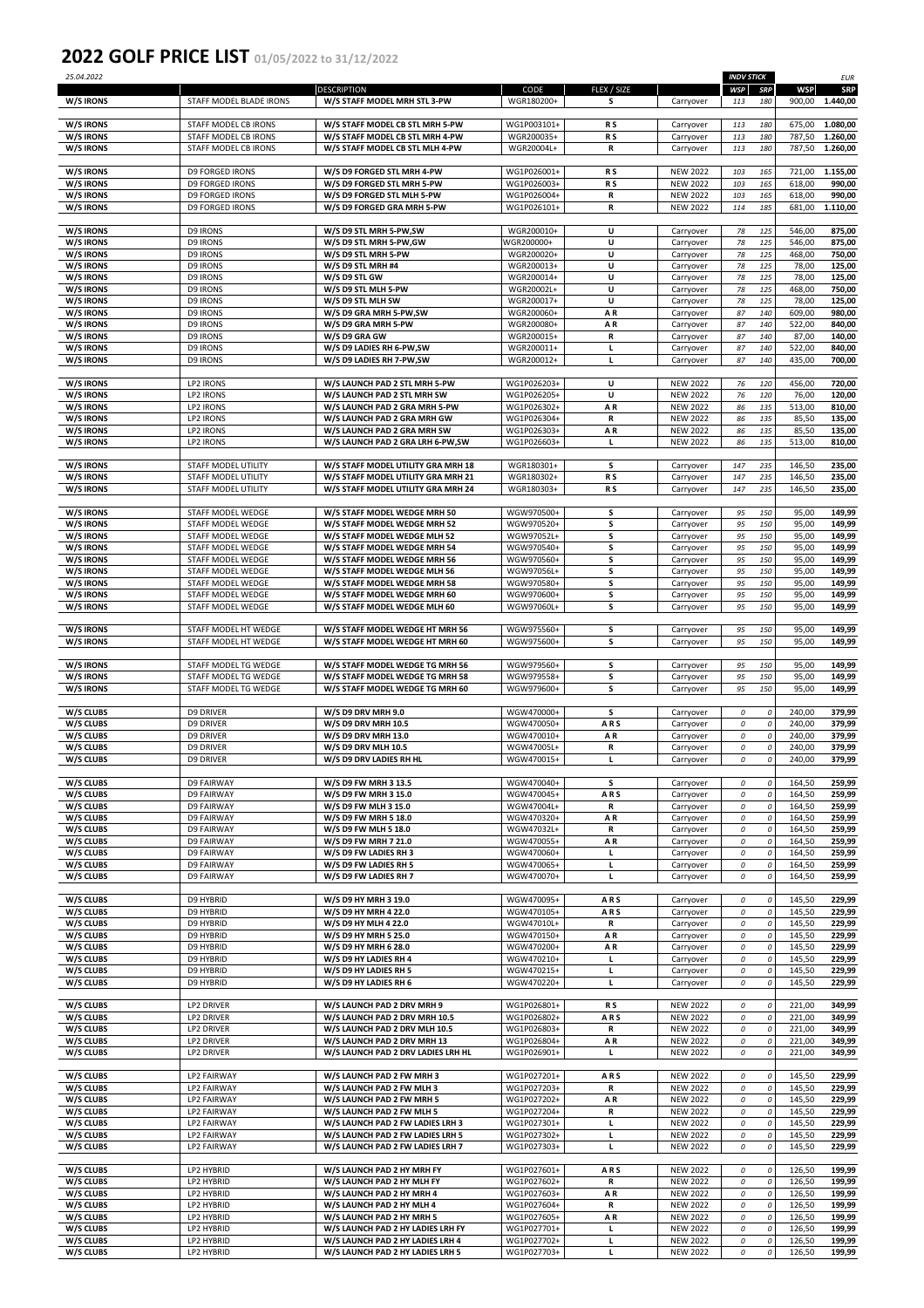| 25.04.2022             |                                                  |                                                               |                                 |                |                            | <b>INDV STICK</b>        |                  | <b>EUR</b>       |
|------------------------|--------------------------------------------------|---------------------------------------------------------------|---------------------------------|----------------|----------------------------|--------------------------|------------------|------------------|
|                        |                                                  | <b>DESCRIPTION</b>                                            | CODE                            | FLEX / SIZE    |                            | <b>SRP</b><br><b>WSP</b> | <b>WSP</b>       | <b>SRP</b>       |
| W/S CLUBS<br>W/S CLUBS | <b>INFINITE PUTTER</b>                           | W/S INFINITE WINDY CITY MRH                                   | WGW903000+                      | 34"            | Carryover                  | 0<br>0                   | 103,00           | 165,00           |
| W/S CLUBS              | <b>INFINITE PUTTER</b>                           | W/S INFINITE WINDY CITY MLH                                   | WGW90300L+                      | 34"            | Carryover                  | 0<br>$\pmb{\mathit{o}}$  | 103,00           | 165,00           |
| W/S CLUBS              | <b>INFINITE PUTTER</b>                           | W/S INFINITE WINDY CITY LRH                                   | WGW90300W+                      | 33"            | Carryover                  | 0<br>$\pmb{\mathit{o}}$  | 103,00           | 165,00           |
| W/S CLUBS              | <b>INFINITE PUTTER</b>                           | W/S INFINITE MICHIGAN AVENUE MRH                              | WGW903050+                      | 34"            | Carryover                  | 0<br>0                   | 103,00           | 165,00           |
| W/S CLUBS<br>W/S CLUBS | <b>INFINITE PUTTER</b><br><b>INFINITE PUTTER</b> | W/S INFINITE GRANT PARK MRH<br>W/S INFINITE SOUTH SIDE MRH    | WGW903100+<br>WGW903150+        | 34"<br>34"     | Carryover<br>Carryover     | 0<br>$\it{O}$<br>0<br>0  | 103,00<br>103,00 | 165,00<br>165,00 |
| W/S CLUBS              | <b>INFINITE PUTTER</b>                           | W/S INFINITE BEAN MRH                                         | WGW903250+                      | 34"            | Carryover                  | 0<br>0                   | 103,00           | 165,00           |
| W/S CLUBS              | <b>INFINITE PUTTER</b>                           | W/S INFINITE BEAN LRH                                         | WGW903260+                      | 33"            | Carryover                  | 0<br>0                   | 103,00           | 165,00           |
| W/S CLUBS              | <b>INFINITE PUTTER</b>                           | W/S INFINITE BUCKTOWN MRH                                     | WGW903270+                      | 34"            | Carryover                  | 0<br>0                   | 103,00           | 165,00           |
| W/S CLUBS              | <b>INFINITE PUTTER</b>                           | W/S INFINITE BUCKTOWN MLH                                     | WGW90327L+                      | 34"            | Carryover                  | 0<br>0                   | 103,00           | 165,00           |
| W/S CLUBS              | <b>INFINITE PUTTER</b>                           | W/S INFINITE BUCKTOWN LRH                                     | WGW90327W-                      | 33"<br>34"     | Carryover                  | 0<br>0                   | 103,00           | 165,00           |
| W/S CLUBS<br>W/S CLUBS | <b>INFINITE PUTTER</b><br><b>INFINITE PUTTER</b> | W/S INFINITE WESTLOOP MRH<br>W/S INFINITE THE "L" MRH         | WGW903280+<br>WGW903290+        | 34"            | Carryover<br>Carryover     | 0<br>0<br>0<br>0         | 103,00<br>103,00 | 165,00<br>165,00 |
| W/S CLUBS              | <b>INFINITE PUTTER</b>                           | W/S INFINITE BUCKINGHAM MRH                                   | WGW903350+                      | 34"            | Carryover                  | $\it{O}$<br>0            | 103,00           | 165,00           |
| W/S CLUBS              | <b>INFINITE PUTTER</b>                           | W/S INFINITE BUCKINGHAM MLH                                   | WGW90335L+                      | 34"            | Carryover                  | 0<br>0                   | 103,00           | 165,00           |
| W/S CLUBS              | <b>INFINITE PUTTER</b>                           | W/S INFINITE BUCKINGHAM LRH                                   | WGW903360+                      | 33"            | Carryover                  | 0<br>0                   | 103,00           | 165,00           |
|                        |                                                  |                                                               |                                 |                |                            |                          |                  |                  |
| W/S BALLS<br>W/S BALLS | <b>STAFF MODEL</b><br><b>STAFF MODEL</b>         | W/S STAFF MODEL WHITE<br>W/S STAFF MODEL R WHITE              | WGWP29000+<br>WGWP29050+        | Dozen<br>Dozen | Carryover<br>Carryover     | 0<br>0<br>0<br>0         | 35,00<br>35,00   | 54,99<br>54,99   |
|                        |                                                  |                                                               |                                 |                |                            |                          |                  |                  |
| W/S BALLS              | TRIAD                                            | W/S TRIAD WHITE                                               | WG2004901+                      | Dozen          | <b>NEW 2022</b>            | 0<br>0                   | 25,50            | 39,99            |
| W/S BALLS              | TRIAD                                            | W/S TRIAD R WHITE                                             | WG2005001+                      | Dozen          | <b>NEW 2022</b>            | 0<br>0                   | 25,50            | 39,99            |
|                        |                                                  |                                                               |                                 |                |                            |                          |                  |                  |
| W/S BALLS<br>W/S BALLS | DUO<br><b>DUO</b>                                | W/S DUO SOFT+ WHITE<br>W/S DUO OPTIX YELLOW                   | WGWP50050+<br>WGWP50200+        | Dozen<br>Dozen | Carryover<br>Carryover     | 0<br>0<br>0<br>0         | 18,60<br>18,60   | 29,99<br>29,99   |
| W/S BALLS              | <b>DUO</b>                                       | W/S DUO OPTIX ORANGE                                          | WGWP50300+                      | Dozen          | Carryover                  | 0<br>0                   | 18,60            | 29,99            |
| W/S BALLS              | DUO                                              | W/S DUO OPTIX GREEN                                           | WGWP50400+                      | Dozen          | Carryover                  | 0<br>0                   | 18,60            | 29,99            |
| W/S BALLS              | <b>DUO</b>                                       | W/S DUO OPTIX RED                                             | WGWP50500+                      | Dozen          | Carryover                  | 0<br>0                   | 18,60            | 29,99            |
| W/S BALLS              | <b>DUO</b>                                       | W/S DUO OPTIX PINK                                            | WGWP50900+                      | Dozen          | Carryover                  | 0<br>0                   | 18,60            | 29,99            |
| W/S BALLS              | <b>DUO</b>                                       | W/S DUO SOFT+ WHITE WOMEN'S                                   | WGWP50700+                      | Dozen          | Carryover                  | 0<br>0                   | 18,60            | 29,99            |
| W/S BAGS               | <b>TOUR PRODUCT</b>                              | W/S TOUR BAG RED                                              | WGB4300RW+                      |                | Carryover                  | 0<br>0                   | 355,50           | 569,99           |
| W/S BAGS               | <b>TOUR PRODUCT</b>                              | W/S PRACTICE RANGE BALL BAG RED                               | WGB4500RW+                      |                | Carryover                  | 0<br>0                   | 35,00            | 59,99            |
|                        |                                                  |                                                               |                                 |                |                            |                          |                  |                  |
| W/S BAGS               | <b>EXO II CART</b>                               | W/S EXO II CART BLUE/BLUE                                     | WGB6650BL+                      |                | Carryover                  | 0<br>0                   | 140,00           | 229,99           |
| W/S BAGS               | <b>EXO II CART</b>                               | W/S EXO II CART BLACK/BLUE                                    | WGB6650BU+                      |                | Carryover                  | 0<br>0                   | 140,00           | 229,99           |
| W/S BAGS<br>W/S BAGS   | <b>EXO II CART</b><br><b>EXO II CART</b>         | W/S EXO II CART NAVY/WHITE/RED<br>W/S EXO II CART BLACK/WHITE | <b>WGB6650NA+</b><br>WGB6650WM+ |                | Carryover                  | 0<br>0<br>0<br>0         | 140,00<br>140,00 | 229,99<br>229,99 |
|                        |                                                  |                                                               |                                 |                | Carryover                  |                          |                  |                  |
| W/S BAGS               | <b>EXO DRY CART</b>                              | W/S EXO DRY CART BAG STAFF RED/BLACK/WH                       | WG4003801+                      |                | New Q4 2021                | 0<br>0                   | 182,50           | 319,99           |
| W/S BAGS               | <b>EXO DRY CART</b>                              | W/S EXO DRY CART BAG CHARCOAL/CITRON                          | WG4003802+                      |                | New Q4 2021                | $\it{O}$<br>0            | 182,50           | 319,99           |
| W/S BAGS               | <b>EXO DRY CART</b>                              | W/S EXO DRY CART BAG BLACK/BLACK/SILVER                       | WG4003803+                      |                | New Q4 2021                | 0<br>0                   | 182,50           | 319,99           |
| W/S BAGS               | <b>EXO DRY CART</b>                              | W/S EXO DRY CART BAG NAVY/RED/WHITE                           | WG4003804+                      |                | New Q4 2021                | 0<br>0                   | 182,50           | 319,99           |
| W/S BAGS               | <b>EXO II STAND</b>                              | W/S EXO II CARRY RED                                          | WGB6600RD+                      |                | Carryover                  | 0<br>$\pmb{\mathit{o}}$  | 125,50           | 219,99           |
| W/S BAGS               | <b>EXO II STAND</b>                              | W/S EXO II CARRY BLBLSI                                       | WGB6600BL+                      |                | Carryover                  | 0<br>0                   | 125,50           | 219,99           |
| W/S BAGS               | EXO II STAND                                     | W/S EXO II CARRY BLBU                                         | WGB6600BU+                      |                | Carryover                  | 0<br>0                   | 125,50           | 219,99           |
| W/S BAGS               | <b>EXO II STAND</b>                              | W/S EXO II CARRY WHBLRD                                       | WGB6600WH+                      |                | Carryover                  | 0<br>0                   | 125,50           | 219,99           |
| W/S BAGS               | <b>EXO II STAND</b>                              | W/S EXO II CARRY NAWHRD                                       | <b>WGB6600NA+</b>               |                | Carryover                  | 0<br>0                   | 125,50           | 219,99           |
| W/S BAGS               | <b>EXO DRY STAND</b>                             | W/S EXO DRY STAND BAG STAFF RED/BLACK/W                       | WG4003901+                      |                | New Q4 2021                | 0<br>0                   | 171,00           | 299,99           |
| W/S BAGS               | <b>EXO DRY STAND</b>                             | W/S EXO DRY STAND BAG BLACK/CHARCOAL/S                        | WG4003902+                      |                | New Q4 2021                | 0<br>$\pmb{\mathit{o}}$  | 171,00           | 299,99           |
| W/S BAGS               | <b>EXO DRY STAND</b>                             | W/S EXO DRY STAND BAG CHARCOAL/CITRON/                        | WG4003903+                      |                | New Q4 2021                | 0<br>0                   | 171,00           | 299,99           |
|                        |                                                  |                                                               |                                 |                |                            |                          |                  |                  |
| W/S BAGS               | <b>ILOCK3 CART</b>                               | W/S I LOCK III BLUE/GREY/WHITE                                | WGB4330BL+                      |                | Carryover                  | 0<br>0                   | 131,00           | 229,99           |
| W/S BAGS<br>W/S BAGS   | <b>ILOCK3 CART</b><br><b>ILOCK3 CART</b>         | W/S I LOCK III BLUE/GREY/RED<br>W/S I LOCK III NAVY/GREY/GREY | WGB4330GY+<br>WGB4330NA+        |                | Carryover                  | 0<br>0<br>0<br>0         | 131,00<br>131,00 | 229,99<br>229,99 |
|                        |                                                  |                                                               |                                 |                | Carryover                  |                          |                  |                  |
| W/S BAGS               | <b>ILOCK RAIN CART</b>                           | W/S I LOCK RAIN BLACK/GREY                                    | WGB4331BL+                      |                | New Q4 2021                | 0<br>0                   | 148,00           | 259,99           |
| W/S BAGS               | <b>ILOCK RAIN CART</b>                           | W/S I LOCK RAIN BLACK/SILVER                                  | WG4000701+                      |                | New Q4 2021                | 0<br>0                   | 148,00           | 259,99           |
|                        |                                                  |                                                               |                                 |                |                            |                          |                  |                  |
| W/S BAGS<br>W/S BAGS   | <b>ECO STAND</b><br><b>ECO STAND</b>             | W/S ECO CARRY BLUE<br>W/S ECO CARRY GREEN                     | WGB6400BU+<br>WGB6400GR+        |                | New Q4 2021<br>New Q4 2021 | 0<br>0<br>0<br>0         | 85,50<br>85,50   | 149,99<br>149,99 |
| W/S BAGS               | <b>ECO STAND</b>                                 | W/S ECO CARRY GREY                                            | WGB6400GY+                      |                | New Q4 2021                | 0<br>0                   | 85,50            | 149,99           |
|                        |                                                  |                                                               |                                 |                |                            |                          |                  |                  |
| W/S BAGS               | <b>FEATHER STAND</b>                             | W/S FEATHER STAND BAG BLACK/CHARCOAL/S                        | WG4004301+                      |                | New Q4 2021                | 0<br>0                   | 91,00            | 159,99           |
| W/S BAGS               | <b>FEATHER STAND</b>                             | W/S FEATHER STAND BAG BLACK/SILVER/CITRO                      | WG4004302+                      |                | New Q4 2021                | 0<br>0                   | 91,00            | 159,99           |
| W/S BAGS               | <b>FEATHER STAND</b>                             | W/S FEATHER STAND BAG NAVY/CHARCOAL/LT                        | WG4004303+                      |                | New Q4 2021                | 0<br>0                   | 91,00            | 159,99           |
| W/S BAGS               | QS STAND                                         | W/S BAG QS BLACK/WHITE                                        | WG4004101+                      |                | <b>NEW 2022</b>            | 0<br>0                   | 68,50            | 119,99           |
| W/S BAGS               | QS STAND                                         | W/S BAG QS NAVY/WHITE/RED                                     | WG4004102+                      |                | <b>NEW 2022</b>            | 0<br>0                   | 68,50            | 119,99           |
| W/S BAGS               | QS STAND                                         | W/S BAG QS RED/WHITE/BLACK                                    | WG4004103+                      |                | <b>NEW 2022</b>            | 0<br>0                   | 68,50            | 119,99           |
|                        |                                                  |                                                               |                                 |                |                            |                          |                  |                  |
| W/S BAGS               | Q CARRY                                          | W/S BAG Q BLACK/WHITE                                         | WG4004201+                      |                | <b>NEW 2022</b>            | 0<br>0                   | 57,00            | 99,99            |
| W/S GLOVES             | STAFF MODEL GLOVE                                | W/S STAFF MODEL M LH                                          | WGJA00648+                      | S/M/ML/L/XL    | Carryover                  | 0<br>0                   | 20,85            | 32,99            |
|                        |                                                  |                                                               |                                 |                |                            |                          |                  |                  |
| W/S GLOVES             | <b>CONFORM GLOVE</b>                             | W/S CONFORM M LH                                              | WGJA00314+                      | S/M/ML/L/XL    | Carryover                  | 0<br>0                   | 15,80            | 24,99            |
| W/S GLOVES             | <b>CONFORM GLOVE</b>                             | W/S CONFORM M RH                                              | WGJA00315+                      | S/M/ML/L/XL    | Carryover                  | 0<br>0                   | 15,80            | 24,99            |
| W/S GLOVES             | <b>CONFORM GLOVE</b>                             | W/S CONFORM L LH                                              | WGJA00318+                      | S/M/L          | Carryover                  | 0<br>0                   | 15,80            | 24,99            |
| W/S GLOVES             | <b>GRIP PLUS GLOVE</b>                           | W/S GRIP PLUS M LH                                            | WGJA00680+                      | S/M/ML/L/XL    | Carryover                  | 0<br>0                   | 9,50             | 14,99            |
| W/S GLOVES             | <b>GRIP PLUS GLOVE</b>                           | W/S GRIP PLUS M RH                                            | WGJA00690+                      | S/M/ML/L/XL    | Carryover                  | 0<br>0                   | 9,50             | 14,99            |
| W/S GLOVES             | <b>GRIP PLUS GLOVE</b>                           | W/S GRIP PLUS L LH                                            | WGJA00101+                      | S/M/L          | Carryover                  | 0<br>0                   | 9,50             | 14,99            |
| W/S GLOVES             | <b>GRIP PLUS GLOVE</b>                           | W/S GRIP PLUS L RH                                            | WGJA00102+                      | S/M/L          | Carryover                  | 0<br>0                   | 9,50             | 14,99            |
| W/S GLOVES             | <b>GRIP PLUS GLOVE</b>                           | W/S GRIP PLUS M BLACK LH                                      | WGJA00103+                      | S/M/ML/L/XL    | Carryover                  | 0<br>0                   | 9,50             | 14,99            |
| W/S GLOVES             | <b>RAIN GLOVES</b>                               | W/S RAIN GLOVES M PAIR                                        | WGJA00117+                      | S/M/ML/L/XL    | Carryover                  | 0<br>0                   | 17,10            | 26,99            |
| W/S GLOVES             | <b>RAIN GLOVES</b>                               | W/S RAIN GLOVES L PAIR                                        | WGJA00127+                      | S/M/L          | Carryover                  | 0<br>0                   | 17,10            | 26,99            |
|                        |                                                  |                                                               |                                 |                |                            |                          |                  |                  |
| W/S GLOVES             | <b>WINTER GLOVES</b>                             | W/S WINTER GLOVES M PAIR                                      | WGJA00118+                      | S/M/ML/L/XL    | Carryover                  | 0<br>0                   | 17,10            | 26,99            |
| W/S GLOVES             | <b>WINTER GLOVES</b>                             | W/S WINTER GLOVES L PAIR                                      | WGJA00128+                      | S/M/L          | Carryover                  | 0<br>0                   | 17,10            | 26,99            |
| W/S GLOVES             | <b>MITTENS GLOVES</b>                            | W/S WINTER MITTENS PAIR                                       | WGJA00990+                      | <b>OSFA</b>    | Carryover                  | 0<br>0                   | 24,00            | 37,99            |
|                        |                                                  |                                                               |                                 |                |                            |                          |                  |                  |
| W/S HEADWEAR           | PRO TOUR CAP                                     | W/S PRO TOUR HAT                                              | WG5000202+                      | <b>OSFA</b>    | New                        | 0<br>0                   | 14,55            | 22,99            |
| W/S HEADWEAR           | PRO TOUR CAP                                     | W/S PRO TOUR HAT                                              | WG5000201+                      | <b>OSFA</b>    | New                        | 0<br>0                   | 14,55            | 22,99            |
| W/S HEADWEAR           | PRO TOUR CAP                                     | WILSON PRO TOUR - WHITE / BLACK                               | WGH7000051+                     | <b>OSFA</b>    | New                        | $\mathcal O$<br>0        | 14,55            | 22,99            |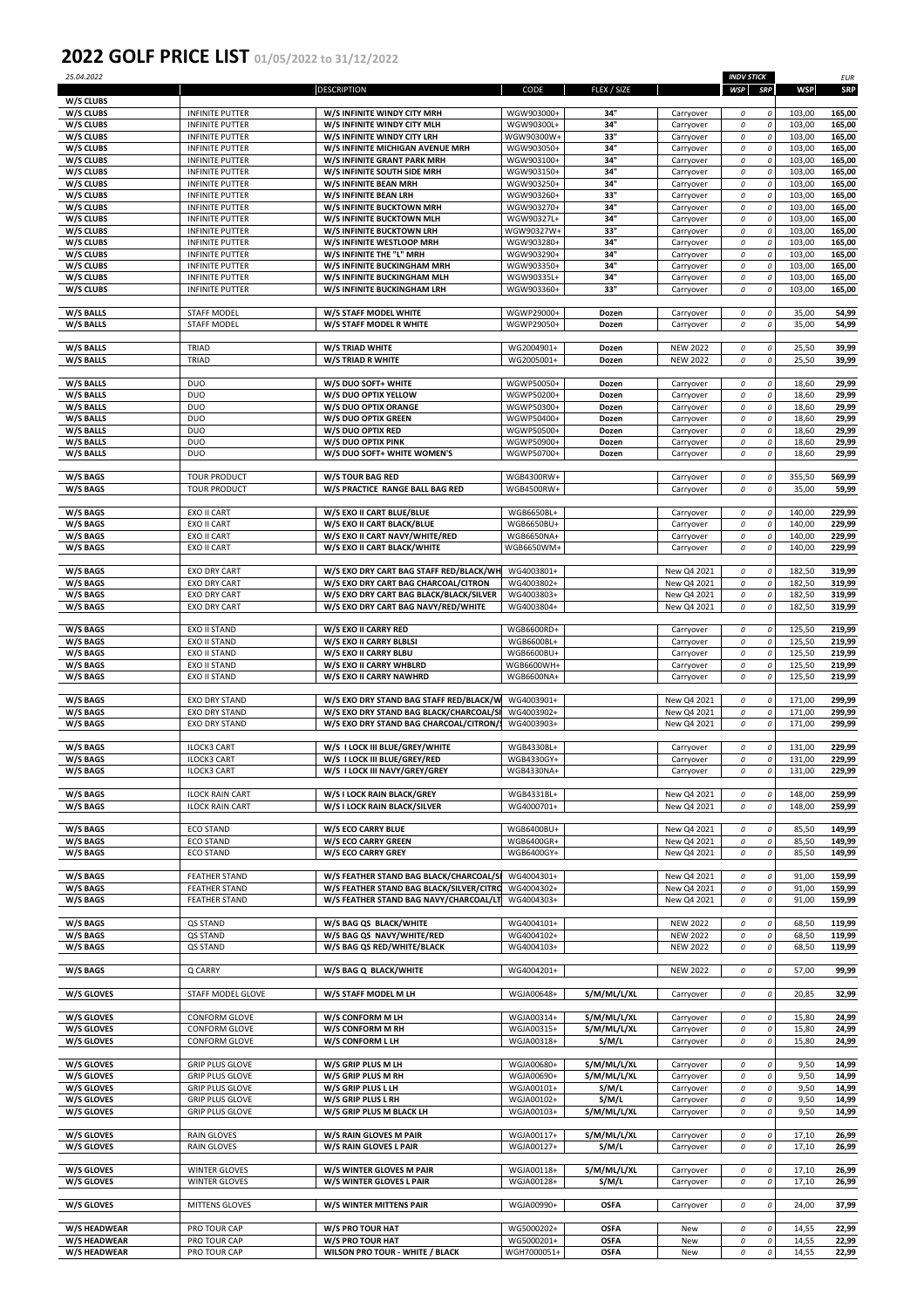| 25.04.2022                               |                                            |                                                                                     |                            |                              |                                    | <b>INDV STICK</b>        |                | <b>EUR</b>     |
|------------------------------------------|--------------------------------------------|-------------------------------------------------------------------------------------|----------------------------|------------------------------|------------------------------------|--------------------------|----------------|----------------|
|                                          |                                            | <b>DESCRIPTION</b>                                                                  | CODE                       | FLEX / SIZE                  |                                    | <b>WSP</b><br><b>SRP</b> | <b>WSP</b>     | <b>SRP</b>     |
| W/S HEADWEAR<br>W/S HEADWEAR             | PRO TOUR CAP<br>PRO TOUR CAP               | WILSON PRO TOUR - BLACK / WHITE<br>WILSON PRO TOUR - NAVY / WHITE                   | WGH7000052+<br>WGH7000053+ | <b>OSFA</b><br><b>OSFA</b>   | New<br>New                         | 0<br>0<br>0<br>0         | 14,55<br>14,55 | 22,99<br>22,99 |
| W/S HEADWEAR                             | PRO TOUR CAP                               | WILSON PRO TOUR - GREY / WHITE                                                      | WGH7000054+                | <b>OSFA</b>                  | New                                | 0<br>0                   | 14,55          | 22,99          |
| W/S HEADWEAR                             | PRO TOUR CAP                               | WILSON PRO TOUR - WHITE / NAVY                                                      | WGH7000056+                | <b>OSFA</b>                  | New                                | 0<br>0                   | 14,55          | 22,99          |
| W/S HEADWEAR                             | PRO TOUR CAP                               | WILSON PRO TOUR - GREEN / WHITE                                                     | WGH7000057+                | <b>OSFA</b>                  | New                                | 0<br>0                   | 14,55          | 22,99          |
| W/S HEADWEAR<br>W/S HEADWEAR             | PRO TOUR CAP<br>PRO TOUR CAP               | WILSON PRO TOUR WOMENS - WHITE / PINK<br>WILSON PRO TOUR WOMENS - LIGHT BLUE / W    | WGH7000101+<br>WGH7000103+ | <b>OSFA</b><br><b>OSFA</b>   | New<br>New                         | 0<br>0<br>0<br>0         | 14,55<br>14,55 | 22,99<br>22,99 |
| W/S HEADWEAR                             | PRO TOUR CAP                               | WILSON PRO TOUR JUNIOR - WHITE / BLACK                                              | WGH7000151+                | <b>OSFA</b>                  | New                                | 0<br>0                   | 14,55          | 22,99          |
|                                          |                                            |                                                                                     |                            |                              |                                    |                          |                |                |
| W/S HEADWEAR                             | <b>TOUR FLAT CAP</b>                       | W/S TOUR FLAT BRIM WHITE                                                            | WGH6080WH+                 | <b>OSFA</b>                  | Carryover                          | 0<br>0                   | 14,55          | 22,99          |
| W/S HEADWEAR                             | <b>TOUR FLAT CAP</b>                       | W/S TOUR FLAT BRIM BLACK                                                            | WGH6080BL+                 | <b>OSFA</b>                  | Carryover                          | 0<br>0                   | 14,55          | 22,99          |
| W/S HEADWEAR                             | <b>TOUR FLAT CAP</b>                       | W/S TOUR FLAT BRIM NAVY                                                             | WGH6080NA+                 | <b>OSFA</b>                  | Carryover                          | 0<br>0                   | 14,55          | 22,99          |
| W/S HEADWEAR                             | <b>VISOR VISOR</b>                         | W/S VISOR BLACK                                                                     | WGH6300BL+                 | <b>OSFA</b>                  | Carryover                          | 0<br>0                   | 10,75          | 16,99          |
| W/S HEADWEAR                             | <b>VISOR VISOR</b>                         | W/S VISOR WHITE                                                                     | WGH6300WH+                 | <b>OSFA</b>                  | Carryover                          | 0<br>0                   | 10,75          | 16,99          |
|                                          |                                            |                                                                                     |                            |                              |                                    |                          |                |                |
| W/S HEADWEAR                             | RAIN HAT RAIN HAT                          | W/S RAIN HAT BLACK                                                                  | WGH700025+                 | <b>OSFA</b>                  | Carryover                          | 0<br>0                   | 22,10          | 34,99          |
| W/S HEADWEAR                             | <b>TOUR BEANIE</b>                         | W/S TOUR BEANIE WHITE                                                               | WGH700030+                 | <b>OSFA</b>                  | Carryover                          | 0<br>0                   | 15,80          | 24,99          |
|                                          |                                            |                                                                                     |                            |                              |                                    |                          |                |                |
| W/S HEADWEAR                             | ECO SKULL BEANIE                           | W/S ECO SKULL CAP GREY                                                              | WGH700035+                 | <b>OSFA</b>                  | Carryover                          | 0<br>$\pmb{\mathit{o}}$  | 12,65          | 19,99          |
|                                          |                                            |                                                                                     |                            |                              |                                    |                          |                |                |
| W/S HEADWEAR                             | <b>IVY CAP</b>                             | W/S IVY CAP GREY                                                                    | WGH620IVY+                 | <b>OSFA</b>                  | Carryover                          | 0<br>0                   | 17,10          | 26,99          |
| W/S ACCESSORIES                          | LUGGAGE                                    | W/S SHOE BAG BLACK                                                                  | WGB5011BL+                 |                              | Carryover                          | 0<br>0                   | 12,65          | 19,99          |
| W/S ACCESSORIES                          | LUGGAGE                                    | W/S BACKPACK BLACK                                                                  | WGB5012BL+                 |                              | Carryover                          | 0<br>0                   | 28,50          | 44,99          |
| W/S ACCESSORIES                          | LUGGAGE                                    | W/S DUFFEL BLACK                                                                    | WGB5013BL+                 |                              | Carryover                          | 0<br>0                   | 31,70          | 49,99          |
| W/S ACCESSORIES                          | LUGGAGE                                    | W/S WHEEL TRAVEL COVER                                                              | WGB5010BL+                 |                              | Carryover                          | 0<br>0                   | 82,40          | 129,99         |
| W/S ACCESSORIES<br>W/S ACCESSORIES       | LUGGAGE<br>LUGGAGE                         | W/S DUFFLE BL<br>W/S BRIEF PACK GM                                                  | WGB5000BL+<br>WGB5001BL+   |                              | Carryover<br>Carryover             | 0<br>0<br>0<br>0         | 41,20<br>50,60 | 64,99<br>79,99 |
| W/S ACCESSORIES                          | LUGGAGE                                    | W/S TRAVEL COVER GM                                                                 | WGB5002BL+                 |                              | Carryover                          | 0<br>0                   | 139,00         | 219,99         |
| W/S ACCESSORIES                          | LUGGAGE                                    | W/S WHEEL TRAVEL BAG                                                                | WGB5003BL+                 |                              | Carryover                          | 0<br>0                   | 107,50         | 169,99         |
| W/S ACCESSORIES                          | LUGGAGE                                    | W/S GOLF HARD TOP COVER                                                             | WGB5008BL+                 |                              | Carryover                          | 0<br>0                   | 126,50         | 199,99         |
|                                          |                                            |                                                                                     |                            |                              |                                    |                          |                |                |
| W/S ACCESSORIES<br>W/S ACCESSORIES       | <b>TOWEL</b><br><b>TOWEL</b>               | W/S TOUR TOWEL WHITE<br>W/S TRI FOLD TOWEL BLACK                                    | WGA900005+<br>WGA9000102+  |                              | Carryover                          | 0<br>0<br>0              | 12,65<br>8,22  | 19,99<br>12,99 |
| W/S ACCESSORIES                          | <b>TOWEL</b>                               | W/S TRI FOLD TOWEL WHITE                                                            | WGA9000101+                |                              |                                    | 0<br>0                   | 8,22           | 12,99          |
|                                          |                                            |                                                                                     |                            |                              |                                    |                          |                |                |
| W/S ACCESSORIES                          | <b>BROLLEY</b>                             | W/S TOUR UMBRELLA RED/RED                                                           | WGA092505+                 | 68"                          | Carryover                          | 0<br>0                   | 34,80          | 54,99          |
| W/S ACCESSORIES                          | <b>BROLLEY</b>                             | W/S DBL CANOPY UMBRELLA RED/WHITE                                                   | WGA090200+                 | 62"                          | Carryover                          | 0<br>0                   | 25,30          | 39,99          |
| W/S APPAREL MENS                         | STAFF MODEL RAIN                           | W/S MEN'S STAFF MODEL RAIN JACKET - BLACK                                           | WGA700712+                 | S/M/L/XL/2XL                 | Carryover                          | 0<br>0                   | 140,00         | 239,99         |
| W/S APPAREL MENS                         | STAFF MODEL RAIN                           | W/S MEN'S RAIN TROUSERS - BLACK                                                     | WGA700713+                 | S/M/L/XL/2XL                 | Carryover                          | 0<br>0                   | 115,00         | 199,99         |
| W/S APPAREL MENS                         | STAFF MODEL RAIN                           | W/S MEN'S STAFF MODEL RAIN TOP - BLACK                                              | WGA700714+                 | S/M/L/XL/2XL                 | Carryover                          | $\it{O}$<br>0            | 85,00          | 149,99         |
|                                          |                                            |                                                                                     |                            |                              |                                    |                          |                |                |
| W/S APPAREL MENS                         | STAFF MODEL PADDED JACKET                  | W/S MEN'S PADDED JACKET - BLACK                                                     | WGA700715+                 | S/M/L/XL/2XL                 | Carryover                          | 0<br>0                   | 85,00          | 149,99         |
| W/S APPAREL MENS                         | STAFF MODEL TURTLE SWEATER                 | W/S MEN'S TURTLE NECK SWEATER - BLACK                                               | WGA700716+                 | S/M/L/XL/2XL                 | Carryover                          | 0<br>$\pmb{\mathit{o}}$  | 75,00          | 129,99         |
|                                          |                                            |                                                                                     |                            |                              |                                    |                          |                |                |
| W/S APPAREL MENS                         | STAFF MODEL THERMAL TECH                   | W/S MEN'S SM THERMAL TECH - BLUE                                                    | WGA700717+                 | S/M/L/XL/2XL                 | Carryover                          | 0                        | 36,00          | 69,99          |
| W/S APPAREL MENS                         | STAFF MODEL THERMAL TECH                   | W/S MEN'S SM THERMAL TECH - KAKI                                                    | WGA700718+                 | S/M/L/XL/2XL                 | Carryover                          | 0<br>0                   | 36,00          | 69,99          |
| W/S APPAREL MENS                         | STAFF MODEL THERMAL TECH                   | W/S MEN'S SM THERMAL TECH - BLACK                                                   | WGA700719+                 | S/M/L/XL/2XL                 | Carryover                          | 0<br>0                   | 36,00          | 69,99          |
| W/S APPAREL MENS                         | STAFF MODEL THERMAL TECH                   | W/S MEN'S SM THERMAL TECH - RED                                                     | WG6000901+                 | S/M/L/XL/2XL                 | Carryover                          | 0<br>0                   | 36,00          | 69,99          |
| W/S APPAREL MENS                         | STAFF MODEL POLO                           | W/S MEN'S STAFF MODEL POLO - BLUE                                                   | WGA700720+                 | S/M/L/XL/2XL                 | Carryover                          | 0<br>0                   | 31,00          | 59,99          |
| W/S APPAREL MENS                         | STAFF MODEL POLO                           | W/S MEN'S STAFF MODEL POLO - KAKI                                                   | WGA700721+                 | S/M/L/XL/2XL                 | Carryover                          | 0<br>0                   | 31,00          | 59,99          |
| W/S APPAREL MENS                         | STAFF MODEL POLO                           | W/S MEN'S STAFF MODEL POLO - GREY                                                   | WGA700722+                 | S/M/L/XL/2XL                 | Carryover                          | 0<br>0                   | 31,00          | 59,99          |
| W/S APPAREL MENS                         | STAFF MODEL POLO                           | W/S MEN'S STAFF MODEL POLO - BLACK                                                  | WGA700723+                 | S/M/L/XL/2XL                 | <b>NEW 2022</b>                    | 0<br>0                   | 31,00          | 59,99          |
| W/S APPAREL MENS                         | STAFF MODEL POLO                           | W/S MEN'S STAFF MODEL POLO - RED                                                    | WG6001001+                 | S/M/L/XL/2XL                 | <b>NEW 2022</b>                    | 0<br>0                   | 31,00          | 59,99          |
| W/S APPAREL MENS                         | <b>FASHION RAIN</b>                        | W/S MEN'S RAIN JACKET - BLACK                                                       | WG6002301+                 | S/M/L/XL/2XL                 | <b>NEW 2022</b>                    | 0<br>0                   | 63,00          | 119,99         |
| W/S APPAREL MENS                         | <b>FASHION RAIN</b>                        | W/S MEN'S RAIN TROUSERS - BLACK                                                     | WG6002201+                 | S/M/L/XL/2XL                 | <b>NEW 2022</b>                    | 0<br>0                   | 58,00          | 109,99         |
|                                          |                                            |                                                                                     |                            |                              |                                    |                          |                |                |
| W/S APPAREL MENS                         | <b>FASHION SWEATER</b>                     | W/S MEN'S CLASSIC SWEATER - NAVY<br>W/S MEN'S CLASSIC SWEATER - OLIVE               | WG6003301+                 | S/M/L/XL/2XL                 | <b>NEW 2022</b>                    | 0<br>0                   | 61,00          | 119,99         |
| W/S APPAREL MENS                         | <b>FASHION SWEATER</b>                     |                                                                                     | WG6003302+                 | S/M/L/XL/2XL                 | <b>NEW 2022</b>                    | 0<br>0                   | 61,00          | 119,99         |
| W/S APPAREL MENS                         | FASHION THERMAL TECH                       | W/S MEN'S THERMAL TECH - NAVY                                                       | WG6002401+                 | S/M/L/XL/2XL                 | <b>NEW 2022</b>                    | 0<br>0                   | 36,00          | 69,99          |
| W/S APPAREL MENS                         | FASHION THERMAL TECH                       | W/S MEN'S THERMAL TECH - BLACK                                                      | WG6002402+                 | S/M/L/XL/2XL                 | <b>NEW 2022</b>                    | 0<br>0                   | 36,00          | 69,99          |
|                                          |                                            |                                                                                     |                            |                              |                                    |                          |                |                |
| W/S APPAREL MENS                         | <b>FASHION BODY WARMER</b>                 | W/S MEN'S BODY WARMER - NAVY                                                        | WG6002501+                 | S/M/L/XL/2XL                 | <b>NEW 2022</b>                    | $\it{O}$<br>0            | 51,50          | 99,99          |
| W/S APPAREL MENS                         | <b>FASHION POLO</b>                        | W/S MEN'S STRIPE POLO - BLACK                                                       | WG6002601+                 | S/M/L/XL/2XL                 | <b>NEW 2022</b>                    | 0<br>0                   | 31,00          | 59,99          |
| W/S APPAREL MENS                         | <b>FASHION POLO</b>                        | W/S MEN'S STRIPE POLO - RED                                                         | WG6002602+                 | S/M/L/XL/2XL                 | <b>NEW 2022</b>                    | 0<br>0                   | 31,00          | 59,99          |
| W/S APPAREL MENS                         | <b>FASHION POLO</b>                        | W/S MEN'S STRIPE POLO - OLIVE                                                       | WG6002603+                 | S/M/L/XL/2XL                 | <b>NEW 2022</b>                    | 0<br>0                   | 31,00          | 59,99          |
| W/S APPAREL MENS                         | <b>FASHION POLO</b>                        | W/S MEN'S STRIPE POLO - NAVY                                                        | WG6002604+                 | S/M/L/XL/2XL                 | <b>NEW 2022</b>                    | 0<br>0                   | 31,00          | 59,99          |
| W/S APPAREL MENS<br>W/S APPAREL MENS     | <b>FASHION POLO</b><br><b>FASHION POLO</b> | W/S MEN'S 3 TONE POLO - WHITE<br>W/S MEN'S 3 TONE POLO - NAVY                       | WG6002701+<br>WG6002702+   | S/M/L/XL/2XL<br>S/M/L/XL/2XL | <b>NEW 2022</b><br><b>NEW 2022</b> | 0<br>0<br>0<br>0         | 28,40<br>28,40 | 54,99<br>54,99 |
| W/S APPAREL MENS                         | <b>FASHION POLO</b>                        | W/S MEN'S 3 TONE POLO - BLACK                                                       | WG6002703+                 | S/M/L/XL/2XL                 | <b>NEW 2022</b>                    | 0<br>0                   | 28,40          | 54,99          |
| W/S APPAREL MENS                         | <b>FASHION POLO</b>                        | W/S MEN'S 3 TONE POLO - OLIVE                                                       | WG6002704+                 | S/M/L/XL/2XL                 | <b>NEW 2022</b>                    | 0<br>0                   | 28,40          | 54,99          |
| W/S APPAREL MENS                         | <b>FASHION POLO</b>                        | W/S MENS CLASSIC POLO - NAVY                                                        | WG6002801+                 | S/M/L/XL/2XL                 | <b>NEW 2022</b>                    | 0<br>0                   | 23,00          | 44,99          |
| W/S APPAREL MENS                         | <b>FASHION POLO</b>                        | W/S MENS CLASSIC POLO - LIME                                                        | WG6002802+                 | S/M/L/XL/2XL                 | <b>NEW 2022</b>                    | 0<br>0                   | 23,00          | 44,99          |
| W/S APPAREL MENS                         | <b>FASHION POLO</b>                        | W/S MENS CLASSIC POLO - LIGHT BLUE                                                  | WG6002803+                 | S/M/L/XL/2XL                 | <b>NEW 2022</b>                    | 0<br>0                   | 23,00          | 44,99          |
| W/S APPAREL MENS<br>W/S APPAREL MENS     | <b>FASHION POLO</b><br><b>FASHION POLO</b> | W/S MENS CLASSIC POLO - RED<br>W/S MENS CLASSIC POLO - OLIVE                        | WG6002804+<br>WG6002805+   | S/M/L/XL/2XL<br>S/M/L/XL/2XL | <b>NEW 2022</b><br><b>NEW 2022</b> | 0<br>0<br>0<br>0         | 23,00<br>23,00 | 44,99<br>44,99 |
| W/S APPAREL MENS                         | <b>FASHION POLO</b>                        | W/S MENS CLASSIC POLO - BLACK                                                       | WG6002806+                 | S/M/L/XL/2XL                 | <b>NEW 2022</b>                    | 0<br>0                   | 23,00          | 44,99          |
| W/S APPAREL MENS                         | <b>FASHION POLO</b>                        | W/S MENS CLASSIC POLO - GREY                                                        | WG6002807+                 | S/M/L/XL/2XL                 | <b>NEW 2022</b>                    | 0<br>0                   | 23,00          | 44,99          |
| W/S APPAREL MENS                         | <b>FASHION POLO</b>                        | W/S MENS CLASSIC POLO - WHITE                                                       | WG6002808+                 | S/M/L/XL/2XL                 | <b>NEW 2022</b>                    | 0<br>0                   | 23,00          | 44,99          |
|                                          |                                            |                                                                                     |                            |                              |                                    |                          |                |                |
| W/S APPAREL LADIES                       | <b>FASHION PADDED JACKET</b>               | W/S LADIES PADDED JACKET - BLACK                                                    | WG6002901+                 | S/M/L/XL                     | <b>NEW 2022</b>                    | 0<br>0                   | 75,00          | 129,99         |
| W/S APPAREL LADIES                       | <b>FASHION THERMAL TECH</b>                | W/S LADIES THERMAL TECH - NAVY                                                      | WG6003001+                 | S/M/L/XL                     | <b>NEW 2022</b>                    | 0<br>0                   | 36,00          | 69,99          |
| W/S APPAREL LADIES                       | <b>FASHION THERMAL TECH</b>                | W/S LADIES THERMAL TECH - PINK                                                      | WG6003002+                 | S/M/L/XL                     | <b>NEW 2022</b>                    | 0<br>0                   | 36,00          | 69,99          |
|                                          |                                            |                                                                                     |                            |                              |                                    |                          |                |                |
| W/S APPAREL LADIES                       | <b>FASHION POLO</b>                        | W/S LADIES SCALLOPED COLLAR POLO - PINK                                             | WG6003101+                 | S/M/L/XL                     | <b>NEW 2022</b>                    | 0<br>$\pmb{\mathit{o}}$  | 28,00          | 54,99          |
| W/S APPAREL LADIES<br>W/S APPAREL LADIES | <b>FASHION POLO</b><br><b>FASHION POLO</b> | W/S LADIES SCALLOPED COLLAR POLO - NAVY<br>W/S LADIES SCALLOPED COLLAR POLO - GREEN | WG6003102+<br>WG6003103+   | S/M/L/XL<br>S/M/L/XL         | <b>NEW 2022</b><br><b>NEW 2022</b> | 0<br>0<br>$\it{O}$<br>0  | 28,00<br>28,00 | 54,99<br>54,99 |
| W/S APPAREL LADIES                       | <b>FASHION POLO</b>                        | W/S LADIES SCALLOPED COLLAR POLO - WHITE                                            | WG6003104+                 | S/M/L/XL                     | <b>NEW 2022</b>                    | 0<br>$\pmb{\mathit{O}}$  | 28,00          | 54,99          |
| W/S APPAREL LADIES                       | <b>FASHION POLO</b>                        | W/S LADIES ZIPPED POLO - WHITE/PINK                                                 | WG6003201+                 | S/M/L/XL                     | <b>NEW 2022</b>                    | 0<br>0                   | 23,00          | 44,99          |
| W/S APPAREL LADIES                       | <b>FASHION POLO</b>                        | W/S LADIES ZIPPED POLO - WHITE/PEACH                                                | WG6003202+                 | S/M/L/XL                     | <b>NEW 2022</b>                    | $\cal O$<br>0            | 23,00          | 44,99          |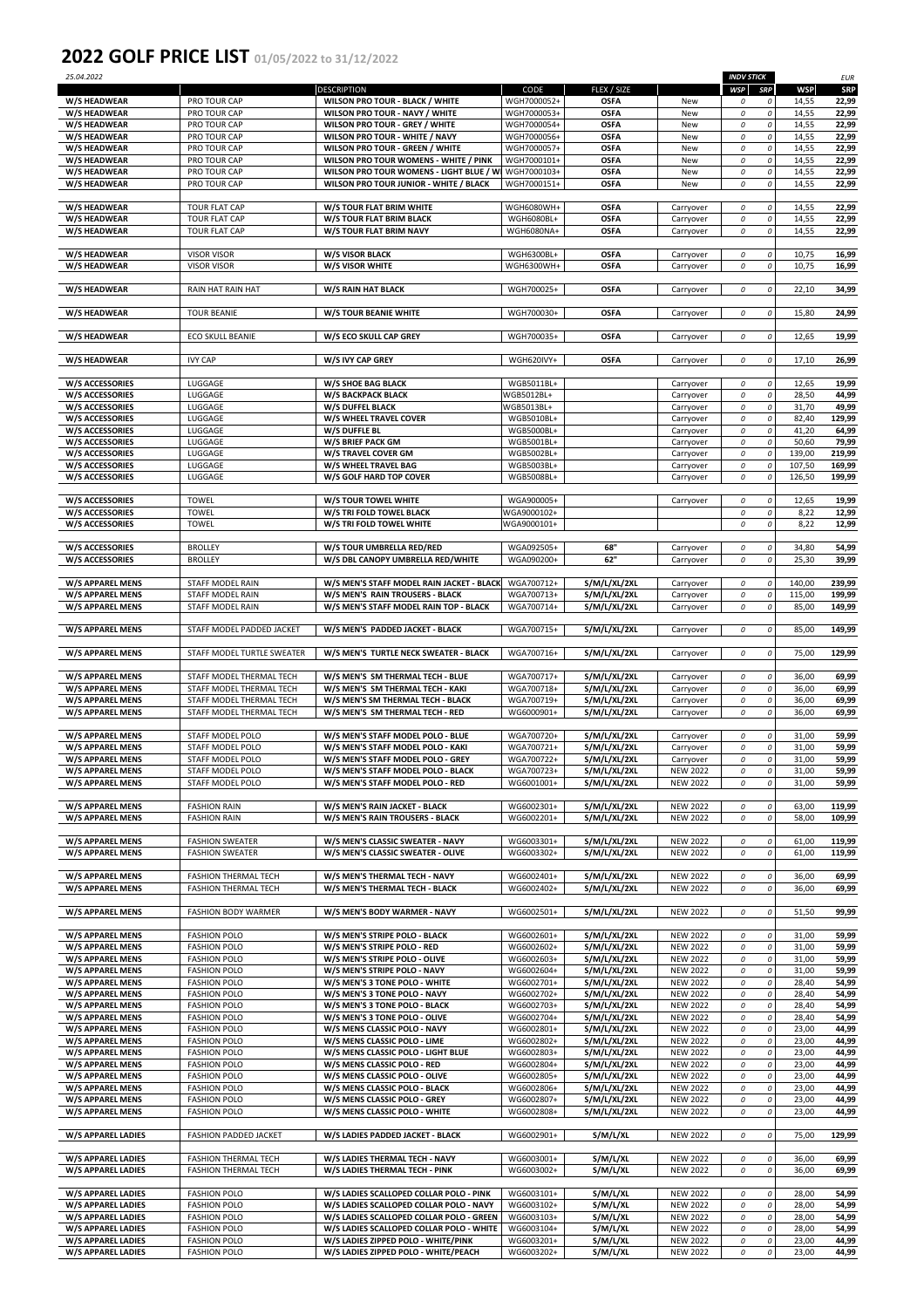| 25.04.2022                                             |                                                      |                                                                        |                          |                                            |                        | <b>INDV STICK</b>                                  |                  | <b>EUR</b>       |
|--------------------------------------------------------|------------------------------------------------------|------------------------------------------------------------------------|--------------------------|--------------------------------------------|------------------------|----------------------------------------------------|------------------|------------------|
|                                                        |                                                      | <b>DESCRIPTION</b>                                                     | CODE                     | FLEX / SIZE                                |                        | <b>WSP</b><br><b>SRP</b>                           | <b>WSP</b>       | <b>SRP</b>       |
| W/S APPAREL LADIES                                     | <b>FASHION POLO</b>                                  | W/S LADIES ZIPPED POLO - WHITE/GREEN                                   | WG6003203+               | S/M/L/XL                                   | <b>NEW 2022</b>        | 0<br>0                                             | 23,00            | 44,99            |
| <b>RECREATIONAL CLUBS</b>                              | PROSTAFF SGI HALF SET                                | PRO STAFF SGI STL MRH 1/2 SET                                          | WGG150007+               | Std                                        | Carryover              | 0<br>0                                             | 220,00           | 350,00           |
| <b>RECREATIONAL CLUBS</b>                              | PROSTAFF SGI HALF SET                                | PRO STAFF SGI GRA MRH 1/2 SET                                          | WGG150001+               | Graphite                                   | Carryover              | 0<br>0                                             | 240,00           | 380,00           |
| <b>RECREATIONAL CLUBS</b><br><b>RECREATIONAL CLUBS</b> | PROSTAFF SGI HALF SET<br>PROSTAFF SGI HALF SET       | PRO STAFF SGI GRA LRH 1/2 SET<br>PRO STAFF SGI GRA MLH 1/2 SET         | WGG150003+<br>WGG150005+ | <b>Ladies Graphite</b><br><b>Left Hand</b> | Carryover<br>Carryover | 0<br>0<br>0<br>0                                   | 240,00<br>240,00 | 380,00<br>380,00 |
| <b>RECREATIONAL CLUBS</b>                              | PROSTAFF SGI HALF SFT                                | PRO STAFF SGI GRA LLH 1/2 SET                                          | WGG150006+               | <b>Ladies Left Hand</b>                    | Carryover              | 0<br>0                                             | 240,00           | 380,00           |
|                                                        |                                                      |                                                                        |                          |                                            |                        |                                                    |                  |                  |
| <b>RECREATIONAL CLUBS</b>                              | PROSTAFF SGI PACKAGE SET                             | PRO STAFF SGI 3,4,5-S,P,G                                              | WGG157608+               | Graphite                                   | Carryover              | 0<br>0                                             | 258,00           | 435,00           |
| <b>RECREATIONAL CLUBS</b><br><b>RECREATIONAL CLUBS</b> | PROSTAFF SGI PACKAGE SET<br>PROSTAFF SGI PACKAGE SET | PRO STAFF SGI 5,5,6-S,P,LD<br>PRO STAFF SGI 3,4,5-S,P,LN,G             | WGG157609+<br>WGG157610+ | Ladies<br><b>Graphite Long</b>             | Carryover<br>Carryover | 0<br>$\pmb{\mathit{o}}$<br>$\pmb{\mathit{o}}$<br>0 | 234,00<br>258,00 | 400,00<br>435,00 |
| <b>RECREATIONAL CLUBS</b>                              | PROSTAFF SGI PACKAGE SET                             | PRO STAFF SGI 5,5,6-S,P,LD,LN                                          | WGG157611+               | <b>Ladies Long</b>                         | Carryover              | $\it{O}$<br>0                                      | 234,00           | 400,00           |
| <b>RECREATIONAL CLUBS</b>                              | PROSTAFF SGI PACKAGE SET                             | PRO STAFF SGI 3,4,5-S,P,LH,G                                           | WGG157612+               | <b>Graphite Left Hand</b>                  | Carryover              | 0<br>0                                             | 258,00           | 435,00           |
| <b>RECREATIONAL CLUBS</b>                              | PROSTAFF SGI PACKAGE SET                             | PRO STAFF SGI 5,5,6-S,P,LD,LH                                          | WGG157613+               | <b>Ladies Left Hand</b>                    | Carryover              | 0<br>0                                             | 234,00           | 400,00           |
| <b>RECREATIONAL CLUBS</b>                              | PROSTAFF JGI JUNIOR                                  | PRO STAFF JGI SM JR 5-8 SET                                            | WGGC91820+               | Junior                                     | Carryover              | 0<br>0                                             | 127,00           | 210,00           |
| <b>RECREATIONAL CLUBS</b>                              | PROSTAFF JGI JUNIOR                                  | PRO STAFF JGI MD JR 8-11 SET                                           | WGGC91830+               | Junior                                     | Carryover              | 0<br>0                                             | 145,00           | 240,00           |
| <b>RECREATIONAL CLUBS</b>                              | PROSTAFF JGI JUNIOR                                  | PRO STAFF JGI LG JR 11-14 SET                                          | WGGC91840+               | Junior                                     | Carryover              | 0<br>0                                             | 157,00           | 260,00           |
| <b>RECREATIONAL CLUBS</b>                              | PROSTAFF JGI JUNIOR                                  | PRO STAFF JGI MD JR LH 8-11 SET                                        | WGGC91850+               | Junior Left Hand                           | Carryover              | 0<br>0                                             | 145,00           | 240,00           |
| <b>RECREATIONAL CLUBS</b><br><b>RECREATIONAL CLUBS</b> | PROSTAFF JGI JUNIOR<br>PROSTAFF JGI JUNIOR           | PRO STAFF JGI SM JR LH 11-14 SET<br>PRO STAFF JGI LG JR GIRL 11-14 SET | WGGC91890+<br>WGGC91860+ | Junior Left Hand<br><b>Junior Girl</b>     | Carryover<br>Carryover | 0<br>0<br>0<br>0                                   | 157,00<br>157,00 | 260,00<br>260,00 |
|                                                        |                                                      |                                                                        |                          |                                            |                        |                                                    |                  |                  |
| <b>RECREATIONAL CLUBS</b>                              | <b>PROSTAFF SGI SET</b>                              | PRO STAFF SGI STL MRH 5-SW                                             | WGD158200+               | R                                          | Carryover              | 0<br>0                                             | 199,50           | 315,00           |
| <b>RECREATIONAL CLUBS</b>                              | PROSTAFF SGI SET                                     | PRO STAFF SGI STL MLH 5-SW                                             | WGD158250+               | R                                          | Carryover              | 0<br>0                                             | 199,50           | 315,00           |
| <b>RECREATIONAL CLUBS</b><br><b>RECREATIONAL CLUBS</b> | <b>PROSTAFF SGI SET</b><br><b>PROSTAFF SGI SET</b>   | PRO STAFF SGI GRA MRH 5-SW<br>PRO STAFF SGI GRA LRH 6-SW               | WGD158000+<br>WGD157400+ | R<br>R                                     | Carryover              | 0<br>0<br>0                                        | 243,60<br>208,80 | 385,00<br>330,00 |
| <b>RECREATIONAL CLUBS</b>                              | <b>PROSTAFF SGI SET</b>                              | PRO STAFF SGI GRA LLH 6-SW                                             | WGD157500+               | R                                          | Carryover<br>Carryover | $\pmb{\mathit{o}}$<br>0<br>0                       | 208,80           | 330,00           |
|                                                        |                                                      |                                                                        |                          |                                            |                        |                                                    |                  |                  |
| <b>RECREATIONAL CLUBS</b>                              | PROSTAFF SGI IRON                                    | PRO STAFF SGI STL MRH                                                  | WGD150200+               | R                                          | Carryover              | 0<br>0                                             | 28,50            | 45,00            |
| <b>RECREATIONAL CLUBS</b><br><b>RECREATIONAL CLUBS</b> | PROSTAFF SGI IRON                                    | PRO STAFF SGI GRA MRH<br>PRO STAFF SGI GRA MLH                         | WGD150000+               | R                                          | Carryover              | 0<br>0                                             | 34,80            | 55,00            |
| <b>RECREATIONAL CLUBS</b>                              | PROSTAFF SGI IRON<br>PROSTAFF SGI IRON               | PRO STAFF SGI GRA LRH                                                  | WGD150100+<br>WGD150400+ | ${\sf R}$<br>${\sf R}$                     | Carryover<br>Carryover | 0<br>0<br>0<br>0                                   | 34,80<br>34,80   | 55,00<br>55,00   |
| <b>RECREATIONAL CLUBS</b>                              | PROSTAFF SGI IRON                                    | PRO STAFF SGI GRA LLH                                                  | WGD150500+               | R                                          | Carryover              | 0<br>0                                             | 34,80            | 55,00            |
|                                                        |                                                      |                                                                        |                          |                                            |                        |                                                    |                  |                  |
| <b>RECREATIONAL CLUBS</b>                              | PROSTAFF SGI DRIVER                                  | PRO STAFF SGI MRH GRA OS DRIVER                                        | WGD154100+               | R                                          | Carryover              | 0<br>0                                             | 69,50            | 110,00           |
| <b>RECREATIONAL CLUBS</b><br><b>RECREATIONAL CLUBS</b> | PROSTAFF SGI DRIVER<br>PROSTAFF SGI DRIVER           | PRO STAFF SGI MLH GRA OS DRIVER<br>PRO STAFF SGI LRH GRA OS DRIVER     | WGD154200+<br>WGD154300+ | ${\sf R}$<br>R                             | Carryover<br>Carryover | $\it{O}$<br>0<br>0<br>0                            | 69,50<br>69,50   | 110,00<br>110,00 |
| <b>RECREATIONAL CLUBS</b>                              | PROSTAFF SGI DRIVER                                  | PRO STAFF SGI GRA MRH DRIVER                                           | WGD151001+               | R                                          | Carryover              | 0<br>0                                             | 69,50            | 110,00           |
| <b>RECREATIONAL CLUBS</b>                              | PROSTAFF SGI DRIVER                                  | PRO STAFF SGI GRA MLH DRIVER                                           | WGD151101+               | R                                          | Carryover              | 0<br>0                                             | 69,50            | 110,00           |
| <b>RECREATIONAL CLUBS</b>                              | PROSTAFF SGI DRIVER                                  | PRO STAFF SGI GRA LRH DRIVER                                           | WGD151401+               | R                                          | Carryover              | 0<br>0                                             | 69,50            | 110,00           |
| <b>RECREATIONAL CLUBS</b>                              | <b>PROSTAFF SGI DRIVER</b>                           | PRO STAFF SGI GRA LLH DRIVER                                           | WGD151501+               | R                                          | Carryover              | 0<br>0                                             | 69,50            | 110,00           |
| <b>RECREATIONAL CLUBS</b>                              | PROSTAFF SGI FAIRWAY                                 | PRO STAFF SGI GRA MRH FW                                               | WGD151000+               | R                                          | Carryover              | 0<br>0                                             | 63,40            | 100,00           |
| <b>RECREATIONAL CLUBS</b>                              | PROSTAFF SGI FAIRWAY                                 | PRO STAFF SGI GRA MLH FW                                               | WGD151100+               | R                                          | Carryover              | 0<br>0                                             | 63,40            | 100,00           |
| <b>RECREATIONAL CLUBS</b>                              | PROSTAFF SGI FAIRWAY                                 | PRO STAFF SGI GRA LRH FW                                               | WGD151400+               | ${\sf R}$                                  | Carryover              | 0<br>0                                             | 63,40            | 100,00           |
| <b>RECREATIONAL CLUBS</b>                              | PROSTAFF SGI FAIRWAY                                 | PRO STAFF SGI GRA LLH FW                                               | WGD151500+               | ${\sf R}$                                  | Carryover              | 0<br>0                                             | 63,40            | 100,00           |
| <b>RECREATIONAL CLUBS</b>                              | PROSTAFF SGI HYBRID                                  | PRO STAFF SGI GRA MRH 3HY                                              | WGD151600+               | ${\sf R}$                                  | Carryover              | 0<br>0                                             | 57,00            | 90,00            |
| <b>RECREATIONAL CLUBS</b>                              | PROSTAFF SGI HYBRID                                  | PRO STAFF SGI GRA MRH 4HY                                              | WGD151700+               | ${\sf R}$                                  | Carryover              | 0<br>0                                             | 57,00            | 90,00            |
| <b>RECREATIONAL CLUBS</b>                              | PROSTAFF SGI HYBRID                                  | PRO STAFF SGI GRA MRH 5HY                                              | WGD151800+               | R                                          | Carryover              | 0<br>0                                             | 57,00            | 90,00            |
| <b>RECREATIONAL CLUBS</b><br><b>RECREATIONAL CLUBS</b> | PROSTAFF SGI HYBRID                                  | PRO STAFF SGI GRA MLH 4HY                                              | WGD151900+               | R                                          | Carryover              | 0<br>0                                             | 57,00            | 90,00            |
| <b>RECREATIONAL CLUBS</b>                              | PROSTAFF SGI HYBRID<br>PROSTAFF SGI HYBRID           | PRO STAFF SGI GRA LRH 5HY<br>PRO STAFF SGI GRA LRH 6HY                 | WGD152000+<br>WGD152100+ | R<br>R                                     | Carryover<br>Carryover | 0<br>0<br>0<br>0                                   | 57,00<br>57,00   | 90,00<br>90,00   |
| <b>RECREATIONAL CLUBS</b>                              | PROSTAFF SGI HYBRID                                  | PRO STAFF SGI GRA LLH 5HY                                              | WGD152200+               | R                                          | Carryover              | 0<br>0                                             | 57,00            | 90,00            |
|                                                        |                                                      |                                                                        |                          |                                            |                        |                                                    |                  |                  |
| <b>RECREATIONAL CLUBS</b>                              | PROSTAFF SGI CHIPPER                                 | PRO STAFF SGI MRH CHIPPER                                              | WGD152300+               | 35"                                        | Carryover              | 0<br>0                                             | 28,50            | 45,00            |
| <b>RECREATIONAL CLUBS</b><br><b>RECREATIONAL CLUBS</b> | PROSTAFF SGI CHIPPER<br>PROSTAFF SGI CHIPPER         | PRO STAFF SGI MLH CHIPPER<br>PRO STAFF SGI LRH CHIPPER                 | WGD152350+<br>WGD152400+ | 35"<br>34"                                 | Carryover<br>Carryover | 0<br>0<br>$\mathcal O$<br>0                        | 28,50<br>28,50   | 45,00<br>45,00   |
|                                                        |                                                      |                                                                        |                          |                                            |                        |                                                    |                  |                  |
| <b>RECREATIONAL CLUBS</b>                              | PROSTAFF SGI PUTTER                                  | PRO STAFF SGI MRH I PUTTER                                             | WGD153100+               | 35"                                        | Carryover              | 0<br>0                                             | 28,50            | 45,00            |
| <b>RECREATIONAL CLUBS</b>                              | PROSTAFF SGI PUTTER                                  | PRO STAFF SGI MRH II PUTTER                                            | WGD153200+               | 35"                                        | Carryover              | 0<br>0                                             | 28,50            | 45,00            |
| <b>RECREATIONAL CLUBS</b><br><b>RECREATIONAL CLUBS</b> | PROSTAFF SGI PUTTER<br>PROSTAFF SGI PUTTER           | PRO STAFF SGI MRH III PUTTER<br>PRO STAFF SGI MLH IV PUTTER            | WGD153300+<br>WGD153400+ | 35"<br>35"                                 | Carryover<br>Carryover | 0<br>0<br>0<br>0                                   | 28,50<br>28,50   | 45,00<br>45,00   |
| <b>RECREATIONAL CLUBS</b>                              | PROSTAFF SGI PUTTER                                  | PRO STAFF SGI LRH I PUTTER                                             | WGD153500+               | 34"                                        | Carryover              | 0<br>0                                             | 28,50            | 45,00            |
| <b>RECREATIONAL CLUBS</b>                              | PROSTAFF SGI PUTTER                                  | PRO STAFF SGI LLH IV PUTTER                                            | WGD153600+               | 34"                                        | Carryover              | 0<br>0                                             | 28,50            | 45,00            |
|                                                        |                                                      |                                                                        |                          |                                            |                        |                                                    |                  |                  |
| <b>RECREATIONAL CLUBS</b><br><b>RECREATIONAL CLUBS</b> | HARMONIZED PUTTER<br>HARMONIZED PUTTER               | HARMONIZED M1 PUTTER MRH<br>HARMONIZED M1 PUTTER MLH                   | WGD601000+<br>WGD60100L+ | 35"<br>35"                                 | Carryover<br>Carryover | 0<br>0<br>0<br>0                                   | 41,20<br>41,20   | 65,00<br>65,00   |
| <b>RECREATIONAL CLUBS</b>                              | HARMONIZED PUTTER                                    | <b>HARMONIZED M1 PUTTER LRH</b>                                        | WGD60100W+               | 34"                                        | Carryover              | 0<br>0                                             | 41,20            | 65,00            |
| RECREATIONAL CLUBS                                     | <b>HARMONIZED PUTTER</b>                             | HARMONIZED M2 PUTTER MRH                                               | WGD602000+               | 35"                                        | Carryover              | 0<br>0                                             | 41,20            | 65,00            |
| <b>RECREATIONAL CLUBS</b>                              | HARMONIZED PUTTER<br>HARMONIZED PUTTER               | HARMONIZED M3 PUTTER MRH                                               | WGD603000+               | 35"<br>35"                                 | Carryover              | 0<br>0                                             | 41,20            | 65,00            |
| <b>RECREATIONAL CLUBS</b>                              |                                                      | HARMONIZED M5 PUTTER MRH                                               | WGD605000+               |                                            | Carryover              | 0<br>0                                             | 41,20            | 65,00            |
| <b>WILSON BALLS</b>                                    | <b>TOUR VELOCITY</b>                                 | TOUR VELOCITY DISTANCE WHITE                                           | WGWR72000+               | 15 Balls                                   | Carryover              | 0<br>0                                             | 14,55            | 22,99            |
| <b>WILSON BALLS</b>                                    | <b>TOUR VELOCITY</b>                                 | TOUR VELOCITY FEEL WHITE                                               | WGWR75000+               | 15 Balls                                   | Carryover              | 0<br>0                                             | 14,55            | 22,99            |
| <b>WILSON BALLS</b>                                    | <b>TOUR VELOCITY</b>                                 | TOUR VELOCITY WOMEN WHITE                                              | WGWR74000+               | 15 Balls                                   | Carryover              | 0<br>0                                             | 14,55            | 22,99            |
| <b>WILSON BALLS</b>                                    | ULTRA                                                | <b>ULTRA LUE WHITE</b>                                                 | WGWR60500+               | 15 Balls                                   | Carryover              | 0<br>0                                             | 12,65            | 19,99            |
| <b>WILSON BALLS</b>                                    | <b>ULTRA</b>                                         | ULTRA LUE BULK WHITE (Buy Multiples of 24Dz)                           | WGWR605B0+               | Dozen                                      | Carryover              | 0<br>0                                             | 10,75            | 16,99            |
| <b>WILSON BALLS</b>                                    | <b>ULTRA</b>                                         | ULTRA LUE YELLOW                                                       | WGWR60600+               | 15 Balls                                   | Carryover              | 0<br>0                                             | 12,65            | 19,99            |
| <b>WILSON BALLS</b>                                    | ULTRA                                                | <b>ULTRA LUE WHITE</b>                                                 | WGWR60800+               | 24 Balls                                   | Carryover              | 0<br>$\it{O}$                                      | 18,60            | 29,99            |
| <b>WILSON BAGS</b>                                     | PROSTAFF CART                                        | PROSTAFF CART BLACK/WHITE                                              | WGB5307BL+               |                                            | New Q4 2021            | 0<br>0                                             | 95,00            | 149,99           |
| <b>WILSON BAGS</b>                                     | <b>PROSTAFF CART</b>                                 | PROSTAFF CART NAVY/RED                                                 | WGB5307NA+               |                                            | New Q4 2021            | 0<br>0                                             | 95,00            | 149,99           |
| <b>WILSON BAGS</b>                                     | PROSTAFF CART                                        | PROSTAFF CART BLUE/GREEN                                               | WGB5307BU+               |                                            | New Q4 2021            | 0<br>0                                             | 95,00            | 149,99           |
| <b>WILSON BAGS</b>                                     | PROSTAFF CART                                        | PROSTAFF CART (W) JADE                                                 | WGB5307JA+               |                                            | New Q4 2021            | 0<br>0                                             | 95,00            | 149,99           |
| <b>WILSON BAGS</b>                                     | PROSTAFF STAND                                       | PROSTAFF CARRY BLACK/WHITE                                             | WGB3310BL+               |                                            | New Q4 2021            | 0<br>0                                             | 95,00            | 149,99           |
| <b>WILSON BAGS</b>                                     | <b>PROSTAFF STAND</b>                                | PROSTAFF CARRY NAVY/RED                                                | WGB3310NA+               |                                            | New Q4 2021            | 0<br>0                                             | 95,00            | 149,99           |
| <b>WILSON BAGS</b>                                     | <b>PROSTAFF STAND</b>                                | PROSTAFF CARRY BLUE/GREEN                                              | WGB3310BU+               |                                            | New Q4 2021            | 0<br>0                                             | 95,00            | 149,99           |
| <b>WILSON BAGS</b>                                     | PROSTAFF STAND                                       | PROSTAFF CARRY (W) GREY/WHITE                                          | WGB3310GY+               |                                            | New Q4 2021            | 0<br>0                                             | 95,00            | 149,99           |
| <b>WILSON GLOVES</b>                                   | FEEL PLUS GLOVES                                     | FEEL PLUS M LH                                                         | WGJA00064+               | S/M/ML/L/XL                                | Carryover              | 0<br>0                                             | 6,75             | 10,99            |
| <b>WILSON GLOVES</b>                                   | FEEL PLUS GLOVES                                     | FEEL PLUS M RH                                                         | WGJA00065+               | S/M/ML/L/XL                                | Carryover              | 0<br>0                                             | 6,75             | 10,99            |
| <b>WILSON GLOVES</b>                                   | FEEL PLUS GLOVES                                     | FEEL PLUS L LH                                                         | WGJA00770+               | S/M/L                                      | Carryover              | 0<br>0                                             | 6,75             | 10,99            |
|                                                        |                                                      |                                                                        |                          |                                            |                        |                                                    |                  |                  |
| <b>WILSON GLOVES</b>                                   | <b>JUNIOR GLOVES</b>                                 | JR GLOVE BLACK LH                                                      | WGJA00790+               | S/M/L                                      | Carryover              | 0<br>0                                             | 5,00             | 9,00             |
|                                                        |                                                      |                                                                        |                          |                                            |                        |                                                    |                  |                  |